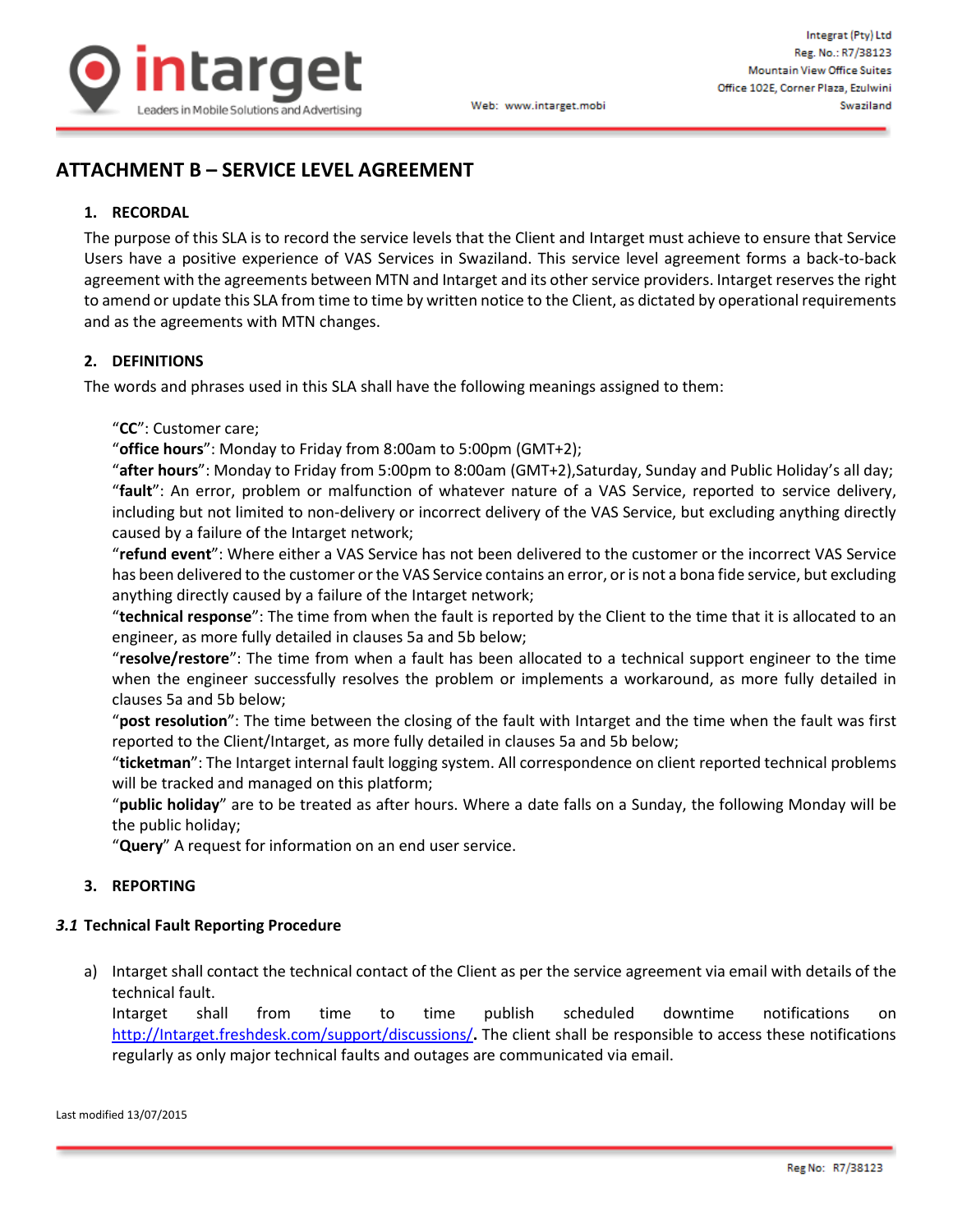

b) The Client shall contact Intarget for technical fault reporting on:

#### Query logging procedure for technical related fault reporting:

At all hours send email to [ticketman@Intarget.co.za](mailto:ticketman@integrat.co.za) and provide a detailed description of the configuration of your system, the problem and include what resolution has been attempted from your side already. Also indicate the severity as defined in clause 4. An auto-generated reference number will be returned within 5 minutes.

## *NOTE - When the ticket is logged after hours the returned reference number needs to be escalated to the Techsupport cellphone for immediate assistance on +2782 511 7837. If the reference number is not escalated to the cell phone after hours it will only be attended to during the following business hour*.

In the event a reference number is not returned due to possible technical difficulties on the ticketing system the fault has to be logged directly to the cell number.

Reference of the recorded fault must be kept for auditability purposes by both parties at all times:

- Time of email to ticketman
- Intarget event/reference number
- Time of reference number received via email
- Time of reference number escalated to cell phone
- Client operator name
- Intarget operator name

For accounting related fault reporting i.e. out of credits contact your Account Manager (NOTE – No credits related issues will be handled through either Techsupport or Customer Care as they have no systems access to deal with this. Running out of credits does NOT constitute a technical problem. If your Account Manager is un-contactable then escalate to the Finance Manager - Nomaswazi Kunene - +268 7613 4951

- c) The Client operator shall in co-operation with Intarget technical support and with reference to clause 4 below, accurately determine the Severity Level and Intarget shall provide full details of the fault and the circumstances in which it arose. In the event of a dispute as to the severity level Intarget's decision shall be final.
- d) Within the technical response time, the defaulting party shall advise the technical support engineer of the fault, reference number and the relevant contact information.
- e) Once allocated, the defaulting party technical support engineer shall liaise with the other party's contact regarding the fault.
- f) Development support is not provided after hours.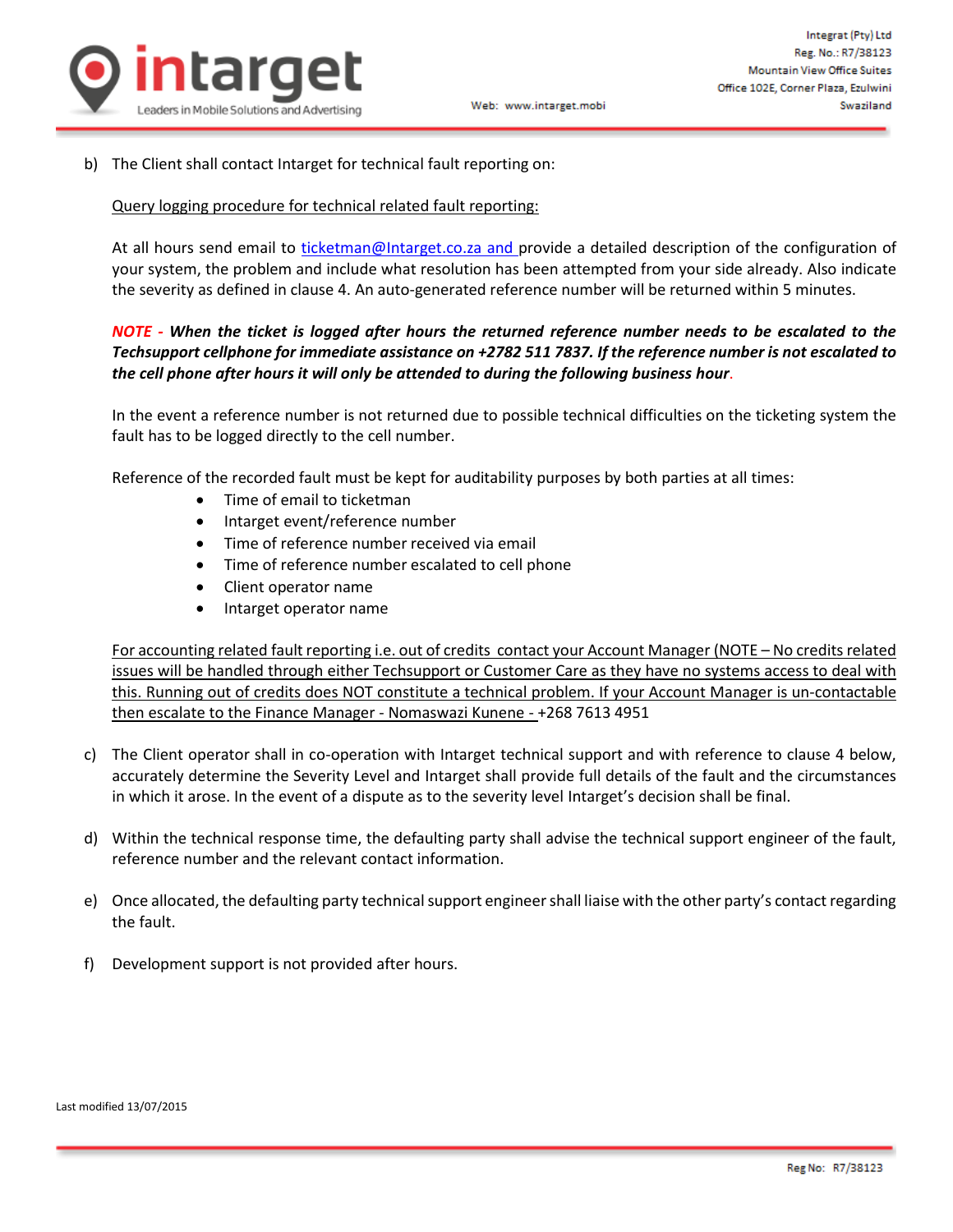

### **3.2 Restoration Procedure**

- a) The defaulting party technical support engineer shall work to resolve the fault in accordance with the restoration times defined within the SLA in Clause 5.
- b) When the fault has been resolved the defaulting party technical support engineer should advise the other party's operator accordingly.

#### **3.3 Escalation Procedure**

a) **Level One Escalation** - In the event that the technical support engineer does not complete the Response/Restoration/Resolution in accordance with the chosen Service Level, or if the Service Level is exceeded by more than 50%, then the affected party's operator shall contact the appropriate defaulting party's Service Delivery Manager:

| Intarget Service Delivery Manager | Reginald Khumalo  |
|-----------------------------------|-------------------|
| Cell phone                        | +27 (0)82 5117837 |
|                                   |                   |
| <b>Client Operations Manager</b>  |                   |
| Cell phone                        |                   |

b) **Level Two Escalation** -In the event that the technical support engineer does not complete the Response/Restoration/Resolution in accordance with the chosen Service Level, or if the Service Level is exceeded by more than 100%, then the affected party's operator shall contact the appropriate defaulting party's Business/Operations Executive notifying such person of the defaulting party's failure to adhere to the SLA.

| Intarget Business/Technical Director:                       | Marius du Plessis   |
|-------------------------------------------------------------|---------------------|
| Cell phone:                                                 | +27 (0) 74 485 6025 |
| <b>Client Business/Operations Executive:</b><br>Cell phone: |                     |

#### **4. FAULT SEVERITY LEVEL**

#### **Severity 1 (Critical)**

Complete Application Failure - An entire live Platform or application has failed e.g. No Service and /or no content

#### **Severity 2 (Major)**

Service seriously affected - The situation is affecting the service and/or causing major disruptions on Intarget systems and/or irritation to subscribers, e.g. multiple SMS and/or late SMS

#### **Severity 3 (Minor)**

Service not functioning properly - It includes incorrect operation of minor functionality, cosmetic errors or components that are infrequently used and problems, which can feasibly be worked around.

Last modified 13/07/2015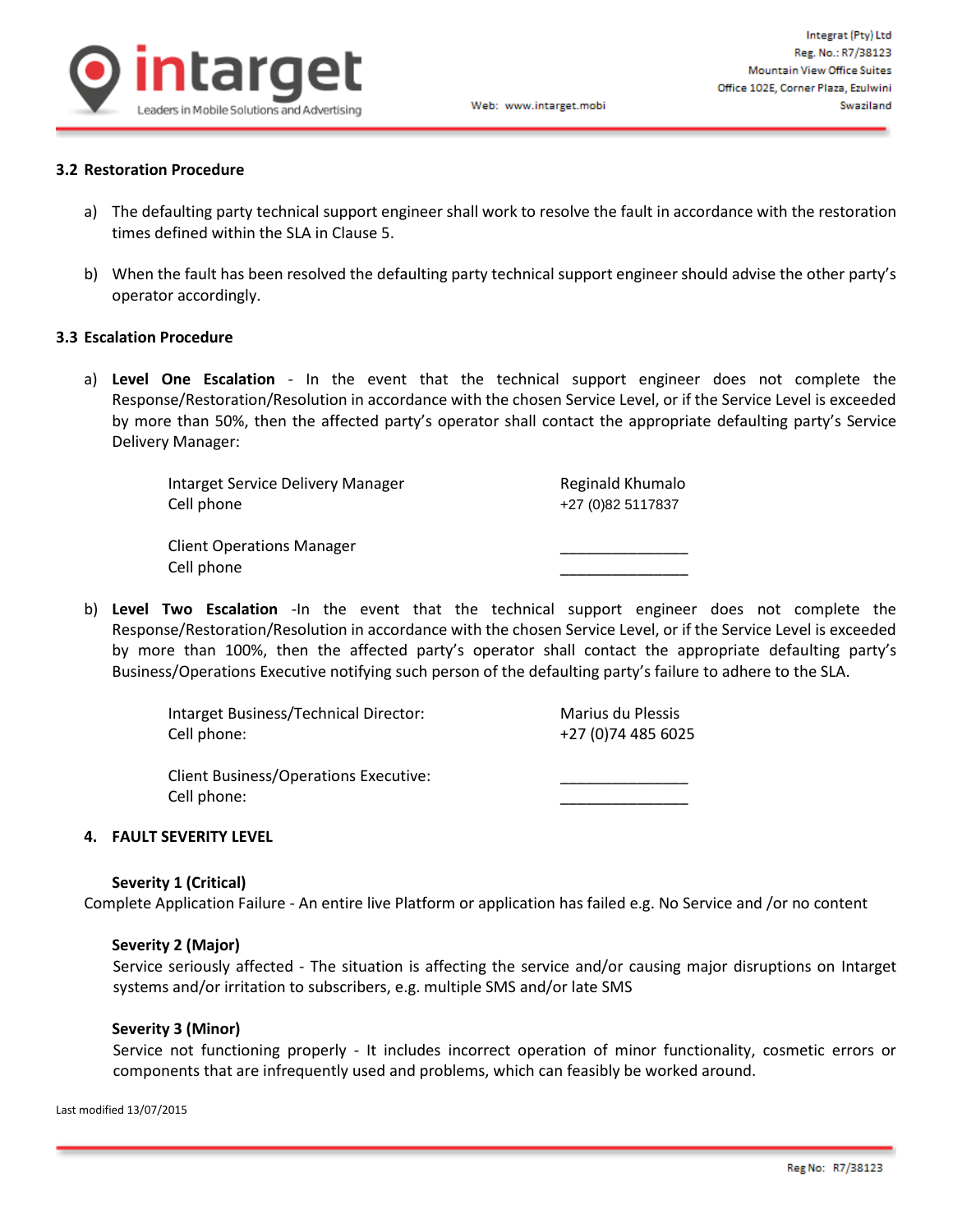

### **5. SUPPORT SERVICE LEVELS**

### **The following levels of support will apply.**

The below tables apply to Client reported Higate faults or Intarget reported Client faults. In cases where faults are a direct consequence of the operators then their service levels will apply which could be longer than the recommended below:

a) Office hours - Monday to Friday from 8:00am to 17:00pm (GMT+2);

| <b>Severity</b> | <b>Response</b> | <b>Resolve</b> | <b>Resolution</b> |
|-----------------|-----------------|----------------|-------------------|
| Severity - 1    | 2 Hour          | 4 Hours        | 8 Hours           |
| Severity - 2    | 2 Hour          | 6 Hours        | 16 Hours          |
| Severity - 3    | 4 Hours         | 8 Hours        | 24 hours          |

b) After hours - Monday to Friday from 17:00pm to 8:00am (GMT+2), Saturday, Sunday and Public Holiday's all day

| <b>Severity</b> | Response | <b>Resolve</b> | <b>Resolution</b> |
|-----------------|----------|----------------|-------------------|
| Severity - 1    | 2 Hours  | 6 Hours        | 8 Hours           |
| Severity - 2    | 4 Hours  | 12 Hours       | 16 Hours          |
| Severity - 3    | 6 Hours  | 18 Hours       | ours<br>24        |

- c) Should the same fault, after having been reported under this SLA by Intarget to the Client, occur more than 3 (three) times post resolution of such fault within a 48-hour period, then Intarget shall have the right to disable the VAS service and re-enable the VAS service when the Client has rectified the fault to Intarget's satisfaction.
- d) The Technical Support Services referred to herein shall be supplied on a 24 hours per day, 7 days a week and 365 days a year basis.
- c) Should a Client service affect any of the other client's services, in any way, the Client will be disabled until such time the error was rectified and the problem resolved.

### **6. PERFORMANCE MONITORING AND PROACTIVE MAINTENANCE**

Within 5 (five) business days of receipt of a written request by Intarget, the Client shall, subject to the clients security requirements, provide access to its:

- Statistics as to the usage of the service, including but not limited to volumes and usage;
- Performance monitoring;
- Trend analysis;
- Configuration management.

The Client by default will have access to the Statistics and information on its Intarget account at [www.sz.higate.co.za](http://www.sz.higate.co.za/) Username and password is supplied by account manager.

#### Last modified 13/07/2015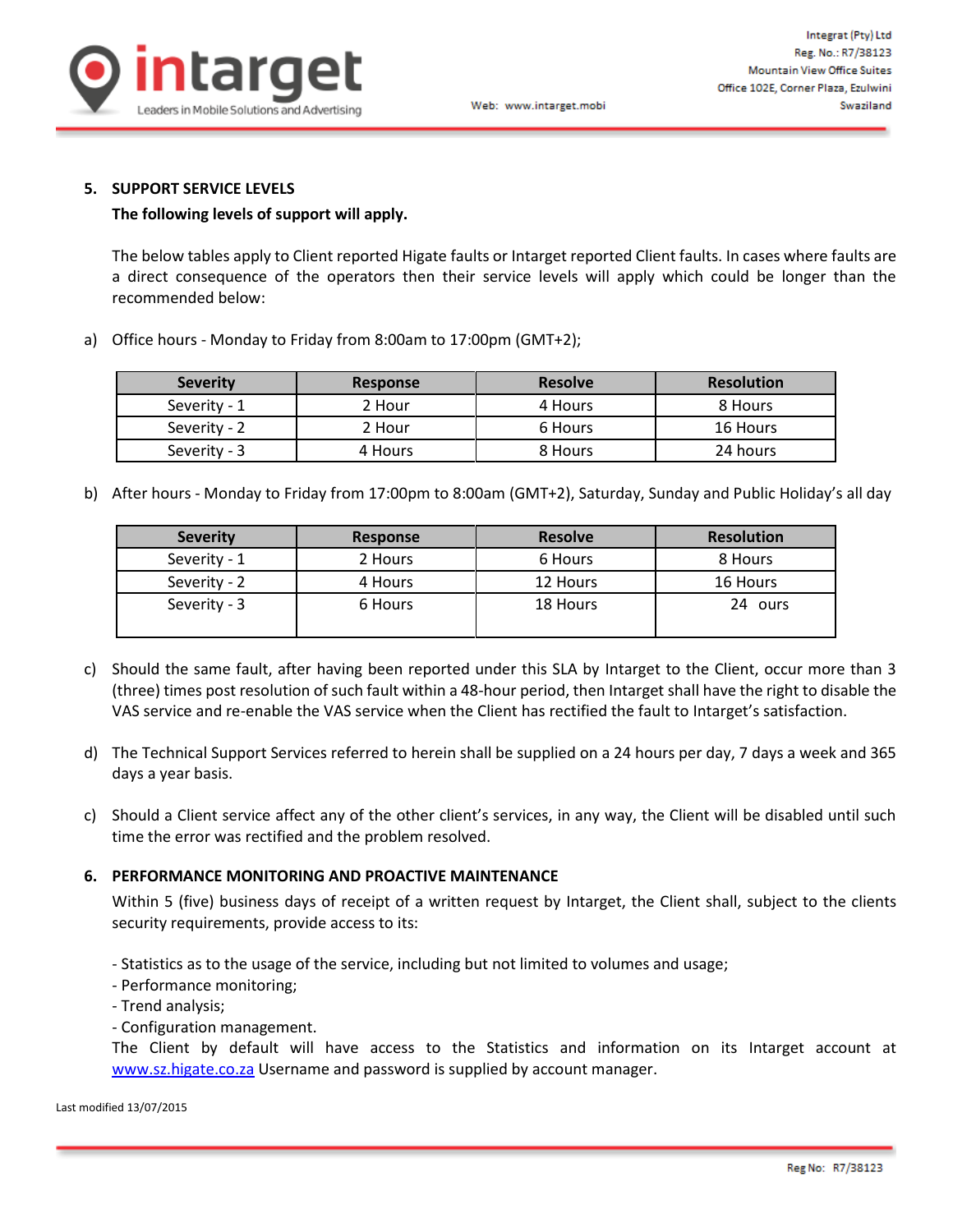

#### **7. RESPONSIBILITIES OF THE PARTIES**

#### **7.1 Client Responsibilities**

The VAS service's that are developed and supported by the Client operate on the Higate servers that is owned and maintained by Intarget. The Client is responsible for:

- a) maintaining, supporting and restoring its VAS services as per the service levels in this SLA and/or as per any business rules pertaining to any bearer, access specification or interface specification as defined in the agreement and as issued from Intarget to the Client from time to time;
- b) relevant supporting material for the VAS service such as log file extracts, crash dumps, configuration files and problem reports;
- c) bug fixing of a VAS service;
- d) investigating and resolving queries and faults reported to it either by Intarget or a Service User;
- e) installation of software updates on its VAS services;
- f) consulting to ensure that the necessary hardware and network are installed to support its VAS services;
- g) consulting with Intarget on the launch of an application from an engineering and billing perspective;
- h) ensuring that the application is available for testing to ensure compliance with product, technical, regulatory and billing specifications;
- i) maintaining the service and ensuring that it is operational 24 hours a day and 365 days a year;
- j) conforming to Intarget's Connect documentation, specifications and interfaces;
- k) where requested, train Service Delivery Centre in order that platforms/applications may be monitored 24 hours per day, 365 days per year;
- l) where requested, supply Intarget with all the relevant documentation and training needed to monitor the application;
- m) where requested, provide a trace tool that will store transaction data records per MSISDN;
- n) Application monitoring must be done as a preventative measure to ensure maximum uptime.
- o) Provide Intarget CC with all necessary documentation related to products and services and also populate the Intarget information portal for consumer support;
- p) Provide Intarget CC with any requested logs or advertsin order to execute a service query within 24 hours of the request.
- q) In instances where regulators or operators request any service information due to non-compliance immediate or emergency action may be required.
- r) Failure to comply with SLA will result in suspension of services.
- s) In instances where a regulator or Operator request suspension of services due to compliance violations clients may be requested to suspend service immediately.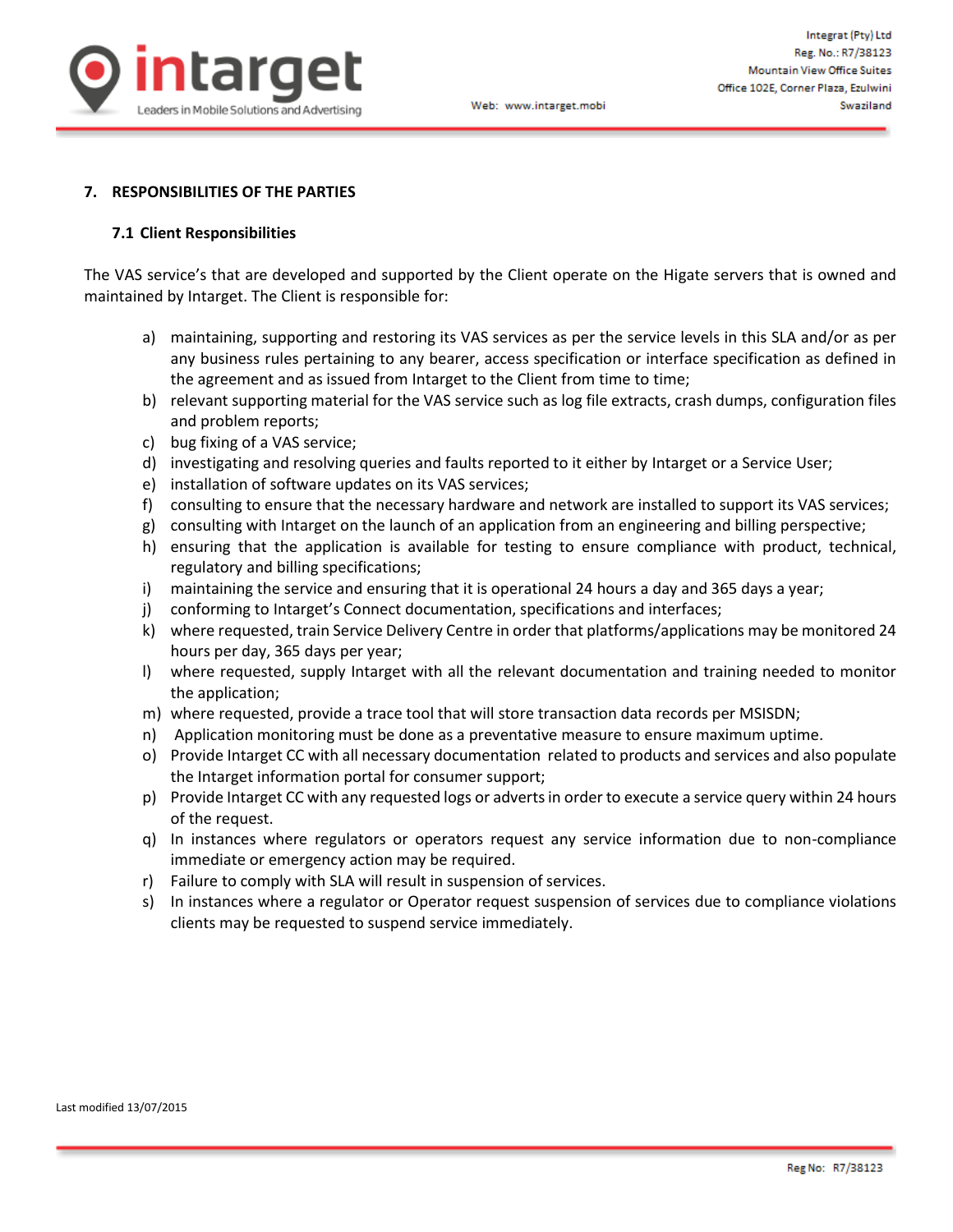

## **7.2 Intarget Responsibilities**

Intarget is responsible for the HiGate Platforms, the service platforms and live implementation of the VAS Services.

#### **Intarget shall**

- a) ensure that Intarget's customer care (CC): Is notified of all VAS Services as per the services launch form; Accepts customer calls regarding VAS Services; Reports any VAS Service faults to the Clients within 24 business hours;
- b) where applicable, ensure that the Intarget system monitoring staff (Service Delivery) are sufficiently trained to provide first line monitoring and operator support including afterhours support;

Web: www.intarget.mobi

- c) provide the Client with the necessary documentation on any new equipment or softwae that it is required to operate services on as well as the applicable billing specifications and requirements;
- d) use its best efforts to ensure that all the Operator requirements are implemented so that the VAS Services can function correctly;
- e) Use its best efforts to ensure that the Operator is always available.
- f) Assist with testing of new services up to a maximum of 1 hour.

#### **8. CUSTOMER CARE**

End user consumer related queries (B2C) are handled during business hours only. (NOTE - No technical queries (B2B) will be handled through customer care):

| Dedicated Customer Care Nr |                       |
|----------------------------|-----------------------|
| Dedicated Support email    |                       |
| 0r                         |                       |
| Intarget Customer Care     | +27 (0)11 062 1402    |
| Intarget Support Email     | support@intarget.mobi |

In the event that a client should manage their own query logging procedure for customer care, a minimum service availability of 08h00 to 17h00 on business days should be delivered and in accordance with the operator customer care service level agreement and the WASPA code of conduct.

#### **9. REFUNDS**

Should a Service User request a refund for a VAS Service because of a failure to deliver the service to the Service User or for any refund qualification measure as per the Intarget CC policy, then Intargetshall process such refund on behalf of the client. Goodwill refunds of below E 1000 will also be processed by Intarget without explicit authorization from the client. The full retail amount shall always be refunded to the service user. Intarget shall invoice the client the full refund amount plus a minimum one hour of the prevailing project management fee (as per Attachment A to the Service Agreement) and an additional hour per 10 service refunds processed thereafter, irrespective of the value of the refunds. Should the Client subsequently establish, to Intarget's satisfaction, that in fact the Refund event did occur, or the client gave permission to be billed, then Intarget shall credit the Client's account with such amounts provided the Service User has consented to being re-debited for the amount, or is legally bound to accept the charges.